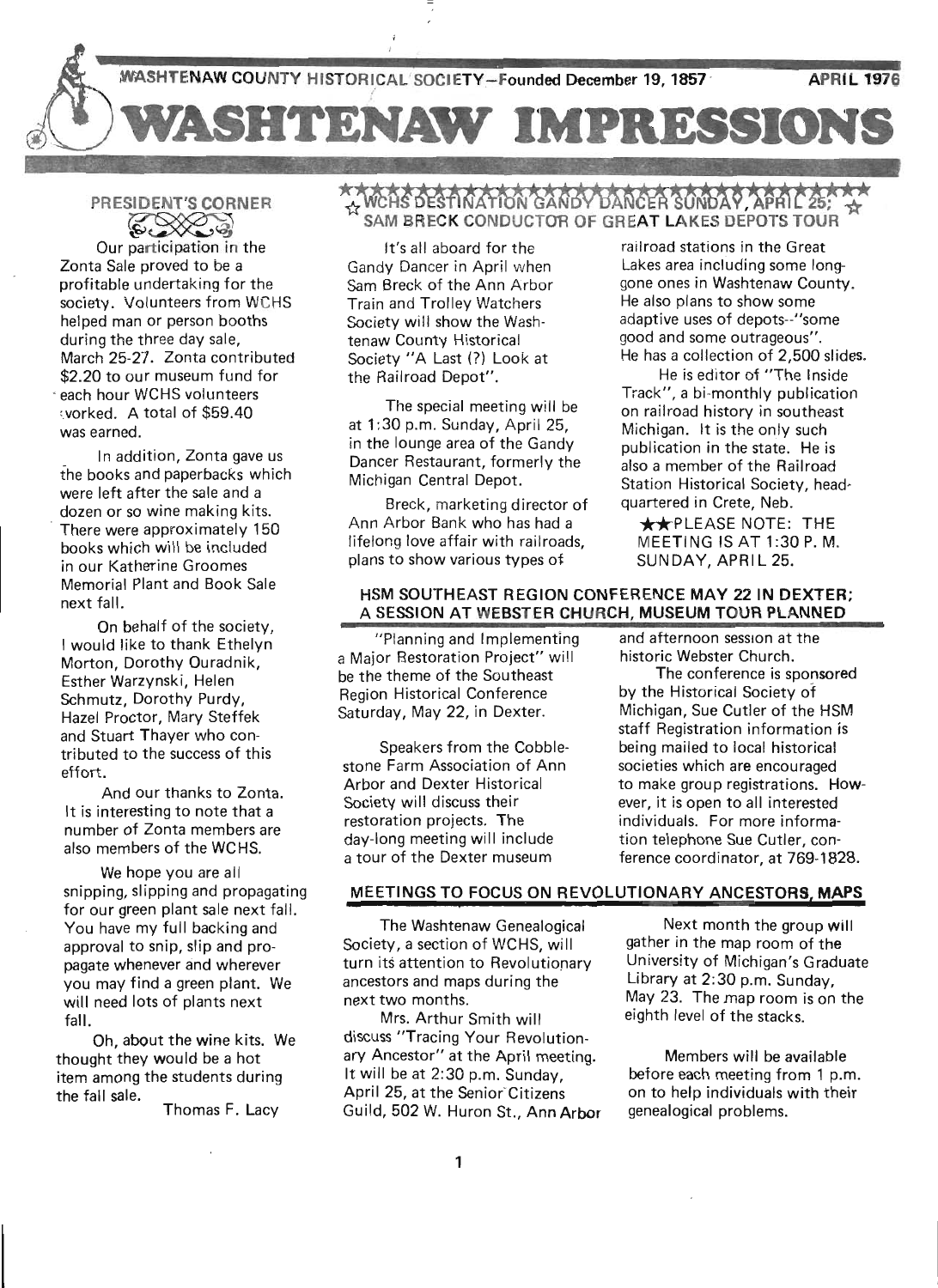# IN DOWNTOWN ANN ARBOR **\_\_\_\_\_\_\_\_\_\_\_\_\_\_\_\_\_\_\_\_\_\_\_\_\_ \_ OLD BUILDINGS RESTORED · FOR NEW USES**

Wystan Stevens, Ann Arbor's historian in residence and roving photographer, conducted a slide tour of some historic downtown Ann Arbor buildings which have recently undergone change at the March WCHS meeting.

He led off with the fire which destroyed the Old German restaurant on April 1, 1975. The fire was discovered about 6 a.m. and Stevens was on the scene much of the day photographing it from all angles.

. Besides street scenes with firemen and a Detroit television cameraman, he had dramatic shots of flames and fire hoses shooting water high into the air (to overcome the wind), the Ashley St. side-entrance sign of the restaurant enveloped in smoke and of a hole burned in the roof. He shot the roof scenes from the 10th (top) floor of the First National Building.

The facade of the restaurant building with its row of windows across the upper story is typical of the Chicago school of architecture, which was seeking new ways to let light into buildings, he noted. It is now being rebuilt but probably not as it originally was, he added.

The restaurant building was a T-shape, facing Washington St. but with an ell at back toward Ashley St. and an opposite ell toward an alley. It had been built by the Staeblers.

Next on tour were the Hailer House and Nixon or laubengayer houses at 410 and 416 S. Main St. respectively. The Haller house with its juttings, turnings, turrets and millings is an example ot the so-called Queen Anne style of architecture which flourished about 1885-1900, he said.

The two carriage houses are gone but a cone-shaped turret with finial is still there, as is.a

second-floor dust porch at back. Housewives used to shake their dust mops over the railing of such porches.

The Haller house is now owned by Bonnie Deloot, a realtor, and has been painted and converted to office use while retaining the interior woodwork, terra cotta fireplace, and the fancy old door handles. Thete is a wooden stairs, a narrow corridor and a servam: stairs at back.

The restoration would have been a little more authentic if the exterior window woodwork had been accented in a darker color, he noted.

On North Fifth Ave. just behind the Armory there used to be a house dating back to the 1830's which was once the home of Edward Mundy, the first Lieutenant Governor of Michigan who served with Stevens T. Mason, "the boy governor".

Stevens happened along last Sept. 22 in time to photograph the wreckage of the demolished house as it was being cleared away for a parking lot.

The young man from the wrecking company, who has a master's degree in fine arts and was originally a sculptor, Stevens found out, rescued some hand-



#### Mundy House Qated from 1830's. Demol ished Sept. 22, 1975 for parking lot.

hewn beams and showed him the careful mortise and tenon joining and pegs used in the construction.

The Mundy house had not been well maintained over the years, he noted.

Exterior work on The National Bank and Trust Co. at Main and Washington Sts. was shown next. It was the State Savings Bank when it was built in 1908. A covering put on in the late 1950's is being removed and a new covering of glass panels is being installed.

The project which began last May required an elaborate scaffold to remove the old panels, drill in anchor points for the new panels and erect and paint a new framework for the new panels which cost \$400 each, he said. As the workmen uncovered some of the original brick, the old name of the bank could be seen.

Stevens also caught a playfui scene of workmen swinging at the site on a suspended ball high in the air at sunset,

Architect David 'Osler planned the new covering to make the building visually recede and reflect its surroundings. It will reflect two of the most handsome buildings in downtown, Stevens noted, the B. E. Muehlig Drygoods Store and the First National Building which he called a fine example of 1920 Collegiate Gothic. ...

#### PLAN MISSISSIPPI CRUISE

Have you always wanted to ride a riverboat down the Mississippi to New Orleans a la Mark Twain?

If so, the Historical Society of Michigan plans to give you a chance for such a trip on the Delta Queen in spring 1977. They are already making arrangements because the popular trip has to be booked well ahead.

Editor: Alice Ziegler, 663-9926 'Keylinlng: Anna Thorsch and Dorothy Wood .<br>Printing and typesetting: Courtesy of Ann Arbor<br>Federal Savings & Loan and Drury, Lacy, Inc.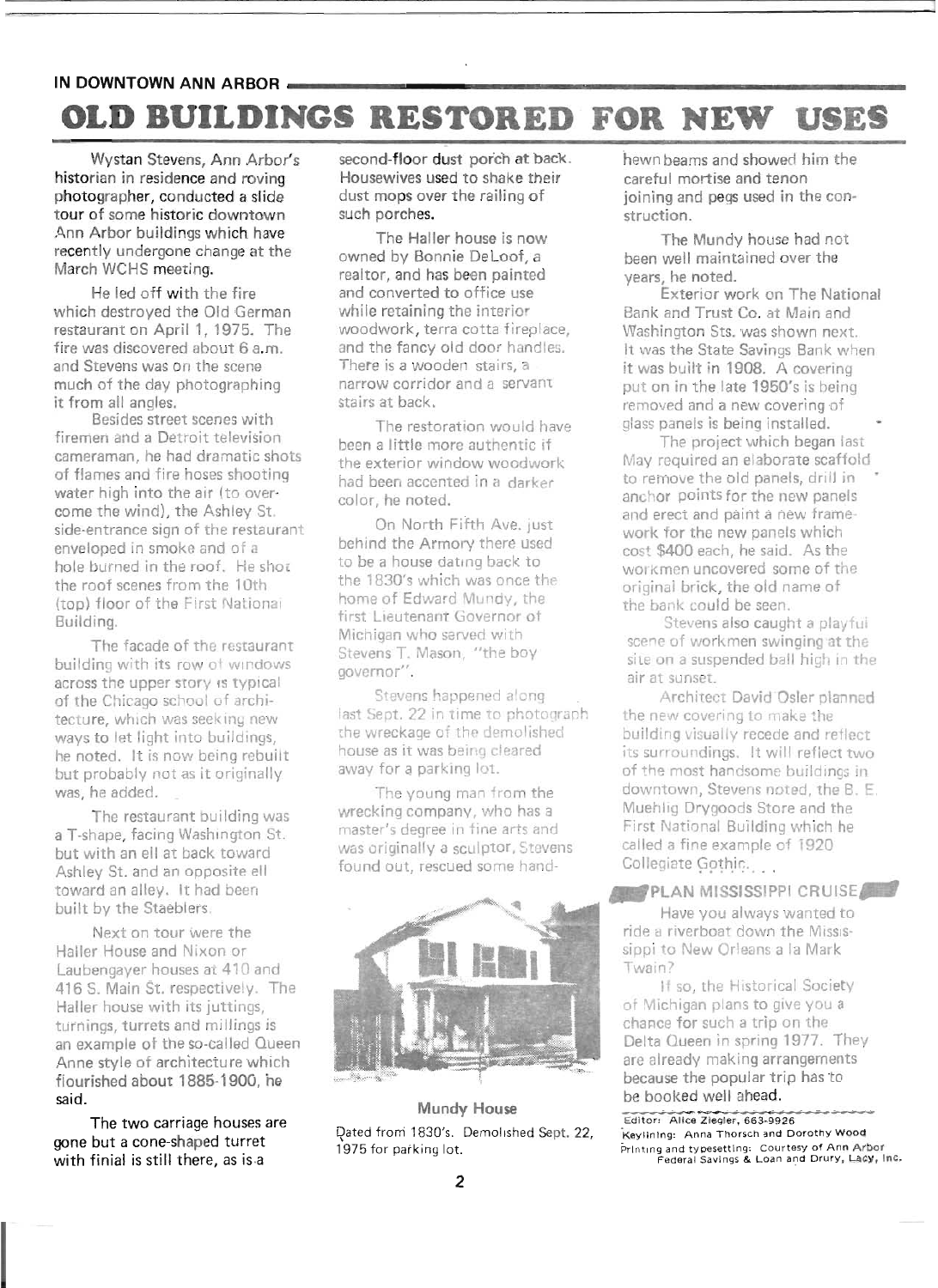The Heinrich Building at 111 S. Fourth Ave. has one of the few remaining cornices in Ann Arbor atop it, he continued, as well as Italianate rounded brackets. After a falling cornice almost injured a woman pedestrian, City Council passed a cornice ordinance and some were removed.

The building recently occupied by an aluminum window business and the Knights of Pythias upstairs is being restored by its present owner, Peter De Loof, who now has law offices there.

In the 1860's it was a saloon and may have been handy for thirsty guests at Solon Cook's Temperance Hotel right across the street, Stevens joked.

Deloof found the old basement ~'tairs notched by the many kegs of beer rolled down them. The old stairs now hang on the wall in the reception area of his office. New stairs made of a beam with cross pieces as steps have been installed. Old brick has been exposed and stone glazed with a plastic coating. A fragment of bone was found in concrete in the basement, Stevens noted.

Upstairs Stevens found ornate high·backed chairs and other furniture and minute books the Pythians had left behind. He sent the books to the U-M's Bentley Historical Library. A long settee is now at the Old Town Tavern, he added. De Loof plans two split-level apartments on the upper floors.

Mr. Flood's Party (tavern) at 120 W. Liberty St. features an 1860's era metal ceiling and Tiffany-type lamps inside. Owner Ned Duke had the paint chemically removed from the brick exterior and it was carefully cleaned, not sandblasted, to retain the original brick surface.

The entrance was re-done with a fancy undulating wood valance above it and the steps flanked by 19th century bannisters.

Both the county and city governments have indicated an





(At 111 S. Fourth Ave.) One-time Saloon now restored for law offices, apartments upstairs.

interest in the old downtown post office when the Federal Government moves to the new Federal Building under construction, Stevens said.

Calling it a handsome building, he showed close-ups of its exterior decorative embellishments and an old desk and light fixtures inside. It apparently had had both gas and electric lights.

Commenting on the frequent stealing of post office pens, Stevens suggested they should leave off the name "U. S. Government". The Michigan Union found that the only way to prevent rapid dis-

#### Close-up of Facade



Note bracketed cornice, one of few remaining in Ann Arbor.

appearance of its napkins and silverware was to leave the name off, he said. Before that many student rooms were furnished with such Michigan Union items.

The Haarer Building at 113 W. Liberty St. has been rescued from destruction, he noted. The city had bought it for parking along with Rider's and the old Walker Buggy Factory, more recently Sear's Catalogue-Order Store.

The Haarer Building, used as headquarters for Ann Arbor's Sequicentennial in 1974, has been sold to private owners, Joe and Carolyn Arcure. It has been declared an historic building and may be placed on the National Register of Historic Places. Rider's Hobby Shop Inc. has bought the building they occupy next door and the Ann Arbor Art Association has bought the Walker building and restoration is in progress.

The Sesquicentennial sign from the Haarer Building is now at the Fleetwood Diner on Ashley St., he noted, while the old tables are in John Hathaway's old Second Ward Public Building and Mrs. Demaris Cash has the old washing machine that was in the window.

The Arcure's restoration and remodeling of the building is in line with current thinking on restoration of old buildings- that the exteriors be preserved as much as possible as they originally were while permitting interior remodeling to suit current needs and uses and thus make restoration economically feasible.

The West Side Book Shop opened on the main floor last fall while the Arcure's are remodeling the two upstairs floors for living qUarters.

A new firewall has been installed. John Copley of nearby Crow Quill Graphics designed the bookstore sign in keeping with the historic exterior.

Interestingly, Haarers originally had a bookstore there 70 years ago and Arcure found on the third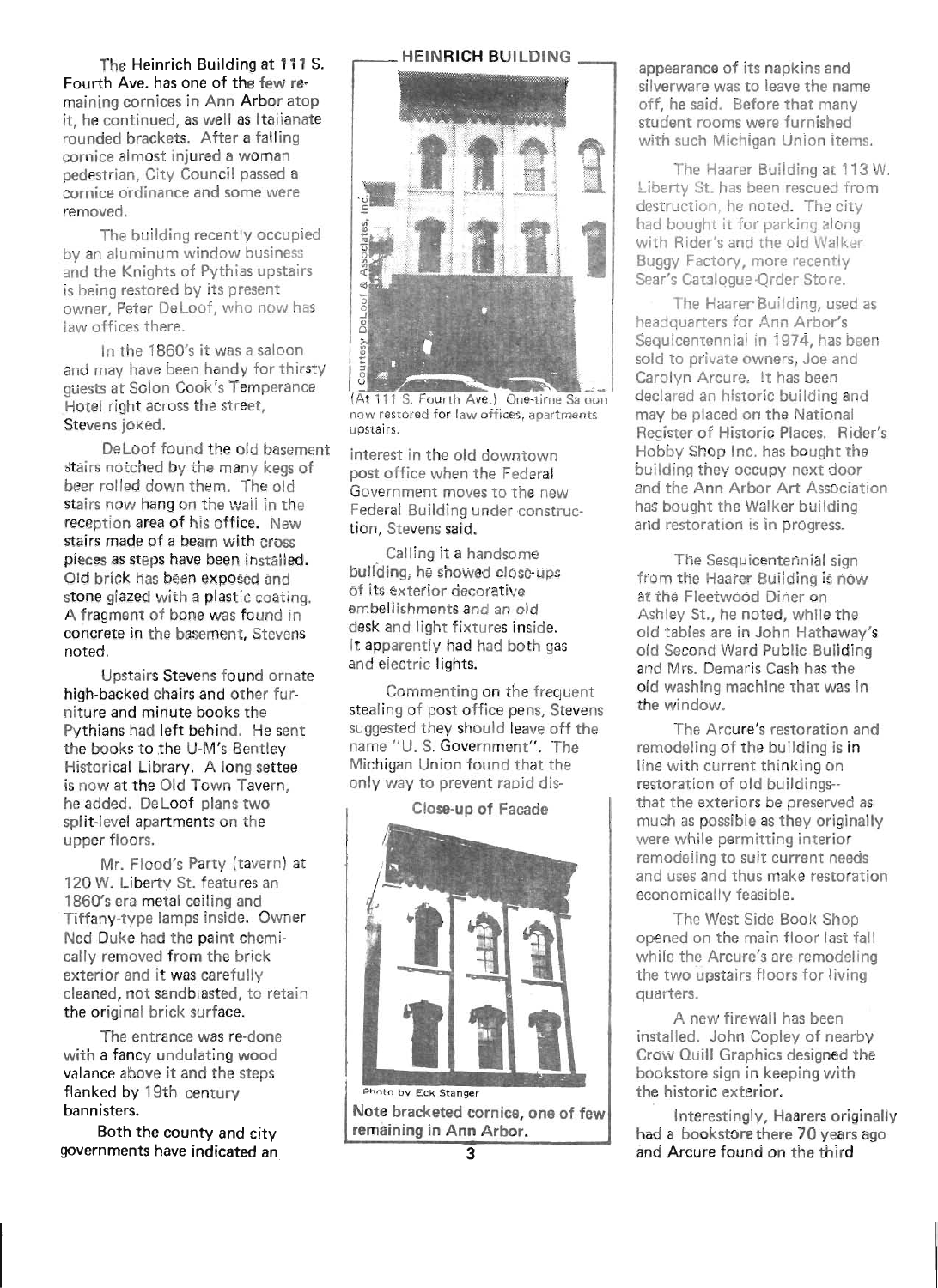floor a case sent to Haarer's from Chicago.

Stevens had pictures of a third floor room whose walls were papered with 1899 magazine covers and clippings and actresses pictures. Unfortunately there was no way it could be saved as the pictures were glued directly to decaying plaster, he said. There was also a gas light fixture and under the rug some 1906 Ann Arbor newspapers, some in German-language editions. (In close-up the horsehair used in the old plaster could be seen along the broken edges.)

The Arcures removed part of the floor between the second and third floors to create an atrium. They spent much of last summer and fall removing the overlay of paint and stain from woodwork. New plaster has been installed and door knobs newly plated.

On the outside they plan to highlight the figures "1888" in the topmost arch of the facade with gold leaf. The shutters for the building which were auctioned off were rescued by Kingsbury Marzolf who bought them and sold them back to the Arcures at cost.

The final stop on the picture tour was the former Michigan Central Depot, now the Gandy Dancer Restaurant, built in 1886. It was designed by Frederick H. Spier of Detroit in the Romanesque revival style started by the eccentric Boston architect, Henry Hobson Richardson. Newspapers hailed it as the finest depot between Buffalo and Chicago.

(Spier and his partner, William C. Rohns, both Prussian immigrants, designed other local buildings including Newberry Hall which is now Kelsey Museum, St. Thomas Church and the Eberbach Building. The latter, their last work in Ann Arbor built in 1906, was the first reinforced concrete building here, Stevens said.)



A slide from a 1900 postcard scene of the depot showed horsedrawn cabs along the street side of the depot. Another picture showed a derailment there on September 19,1 940. Recent pictures inside and out showed the depot as it is today.

The dining room features some of the original benches still used for seating. There are stained glass windows and "sleepy eye" windows in the dormers, he pointed out. (There are other "sleepy eye" windows in some homes around Ann Arbor, he added.)

He also showed the baggage room with its handsome wooden ceiling which the present owner Chuck Muer wants to use for addition. dining space. He also wants to fill in under the canopy between the depot and the baggage house for more kitchen space. After heated controversy, the proposal has been approved by City Council.

#### HOW ANN ARBOR GOT A STRANGE NEW TREE-THE CATALPA

Cornelia Corselius, in her paper on "Some Early Homes of Ann Arbor, Michigan" written in 1909 tells us how Ann Arbor got a strange new tree-the catalpa.

"Mrs. (Volney) Chapin's flower garden was the admiration of all, with its large variety of roses and other old-fashioned flowers. The old catalpa trees standing in front of the house were the first in the city" she wrote

"Mrs. Chapin heard that a farmer in Ypsilanti township had a number of strange trees growing on his farm. She and her son Charles drove to this farm house and got three young trees. A few years previous a family of emigrants from South Carolina stopped with the farmer overnight and left him a seed pod. He planted the seeds not knowing what they were and it was several years before the name of the tree was known."

The Chapins, who once owned an Ann Arbor foundry and manufactured plows, stoves and mill machinery, lived on the northeast

corner of Ann St. and Fourth Ave. where the Peter's Hotel and Wooden Spoon Books now are, Stuart Thayer, curator of WCHS collections, tells us.

Sometime after the' Chapins lived there and up until Prohibition, it was called "The Catalpa Inn", no doubt from Mrs. Chapin's trees, but it was better known as "Joe's", immortalized in the U-M student song:

> "/ *want to go back to Michigan, To dear Ann Arbor town, Back to Joe's and the Orient ... "*

Joe was Joe Parker. Incidentally "the Orient" was on Main St. across from the Court House, Thayer says. The building and cafe in it took their name from the Orient Lodge of Masons who met there on the third floor in the 1840's according to Harrison Caswell's history of Ann Arbor Masonic Lodges, Thayer said.

Papers by Cornelia Corsellus and Harrison H. Caswell are In the Michigan Historical Collections, Bentley Library, U-M.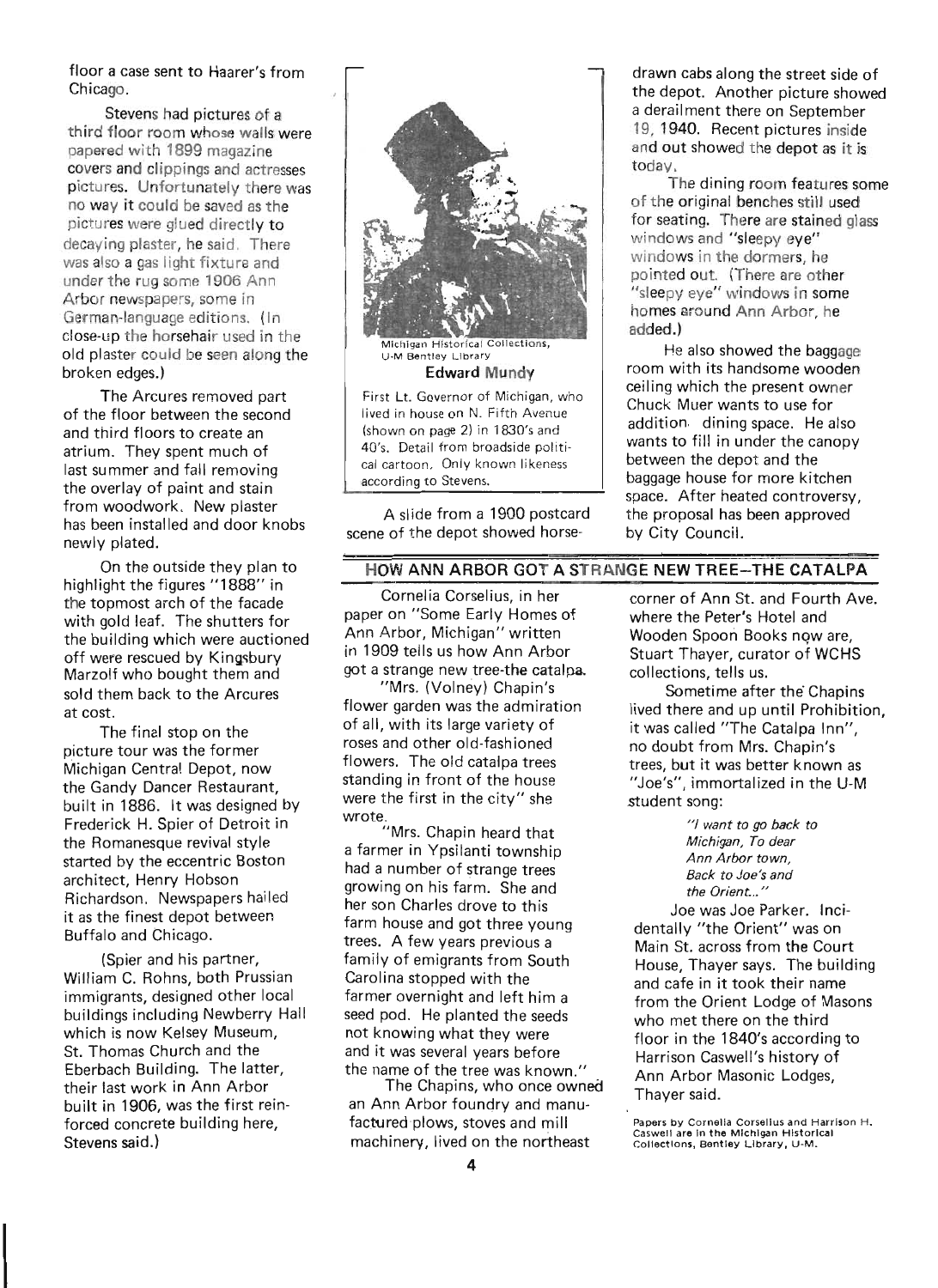## **GGGGGGGGG** PROF. RUSSELL E. BIDLACK (BIDLAKE) GIVES TIPS **jogggggggg**

#### By Alloa Anderson

Prof. Russell E. Bidlack, U-M dean of library science, presented many important reference points on "Climbing Your Family Tree" at the March Genealpgical. Section meeting.  $\frac{18}{2}$ 

Prof. Bidlack, a descendant of John Allen-is the author of "John Allen and the Founding of Ann Arbor", Michigan Historical Collections Bulletin No. 12, December 1962.

Searching for genealogical secords on any person often turns up, variations in spelling such as "Bidlack", "Bidlake" etc., he noted.

The first known American Family history was that of an S. Stebbins family, published in 1771, he said. Since then, many events have caused other Americans to be curious about ancestors, but surges of interest have come at times of wars when membership in well-known patriotic societies became a popular goal.

Also the desire to know from whence we came, whether we have American Indian ancestors, more about a recently deceased patriarch of the family or other family traditions are reason enough to send one searching.

At this point, Prof. Bidlack explained the kinds of genealogical source materials:

Noo-printed materials such as family Bibles and letters, wills and administrations, deeds and all land records, marriage, birth and tax records, registration of cattle and hog marks (yes, really!), census rolls, and pension files. Others are old newspapers, publications for those interested in a particular name of a large family, general genealogical and history publications such as "Genealogical Helper" and "Tri-State Trader", queries in these and certain news-

papers such as "The Hartford Times" and correspondence with others of the family interested in its genealogy. In that case be sure to send selfaddressed stamped envelopes, he said.

Other types of materials found in libraries such as the Burton Historical Library in Detroit are family genealogies such as the classic "Dawes-Gates Genealogy", family magazines and books about families of a particular area such as "Early Friends Families of Bucks County, Pa\_" by Clarence V. Roberts, 1925, republished 1975. (Prof. Bidlack presented the society with a gift copy of that.)

Still other sources are county histories, county portrait books or "mug books", serial publications as of the Detroit Society for Genealogical Research and Everton Publishers of Salt Lake City, Utah, and the Index of Revolutionary . Pension Applications.

Some problems can be solved by knowledge of the socio-economic times in which the people lived, he said.

For example, as population grew, counties were subdivided

and names changed so that one man's land and census. records might change locations while he still lived in the same house on the same farm.

Particular laws might affect the removal of a family. Prof. Bidlack said when a law outlawing slave-holding in Fayette County, Pennsylvania, was passed in 1782, his ancestors took their slaves· across the state line to Estelle County, Kentucky. One needs to look around the area when families seem to disappear, he said.

When all possible data have been collected, then it may be published. The need for a scholarly approach and accuracy is always present, he said.



### BICENTENNIAL TOPIC PLANNED

The WCHS meeting in May on a Bicentennial theme will be at 8 p.m. Thursday, May 20, in Liberty Hall at Ann Arbor Federal Savings and Loan, Liberty at Division Sts., Ann Arbor. "Impressions" Editor Alice Ziegler will speak on "Washtenaw's Revolutionary Heroes."

|       |                | LOOKING FOR A GIFT IDEA?<br>HOW ABOUT 'THE WASHTENAW IMPRESSIONS'?                                                             |         |
|-------|----------------|--------------------------------------------------------------------------------------------------------------------------------|---------|
|       |                | For \$3 a year you can subscribe for a friend and add him or her<br>to the membership list as well. (S6 for husband and wife.) |         |
| To:   | Name           |                                                                                                                                |         |
|       | <b>Address</b> |                                                                                                                                |         |
|       | City           | State                                                                                                                          | Zipcode |
| From: | Name           | WU.                                                                                                                            |         |
|       | Address        |                                                                                                                                |         |
|       | City           | State                                                                                                                          | Zipcode |
|       |                | Send to: Mrs. E. P. Whelan, Membership Chairman,<br>3475 Brentwood, Ann Arbor, Mi. 48105                                       |         |